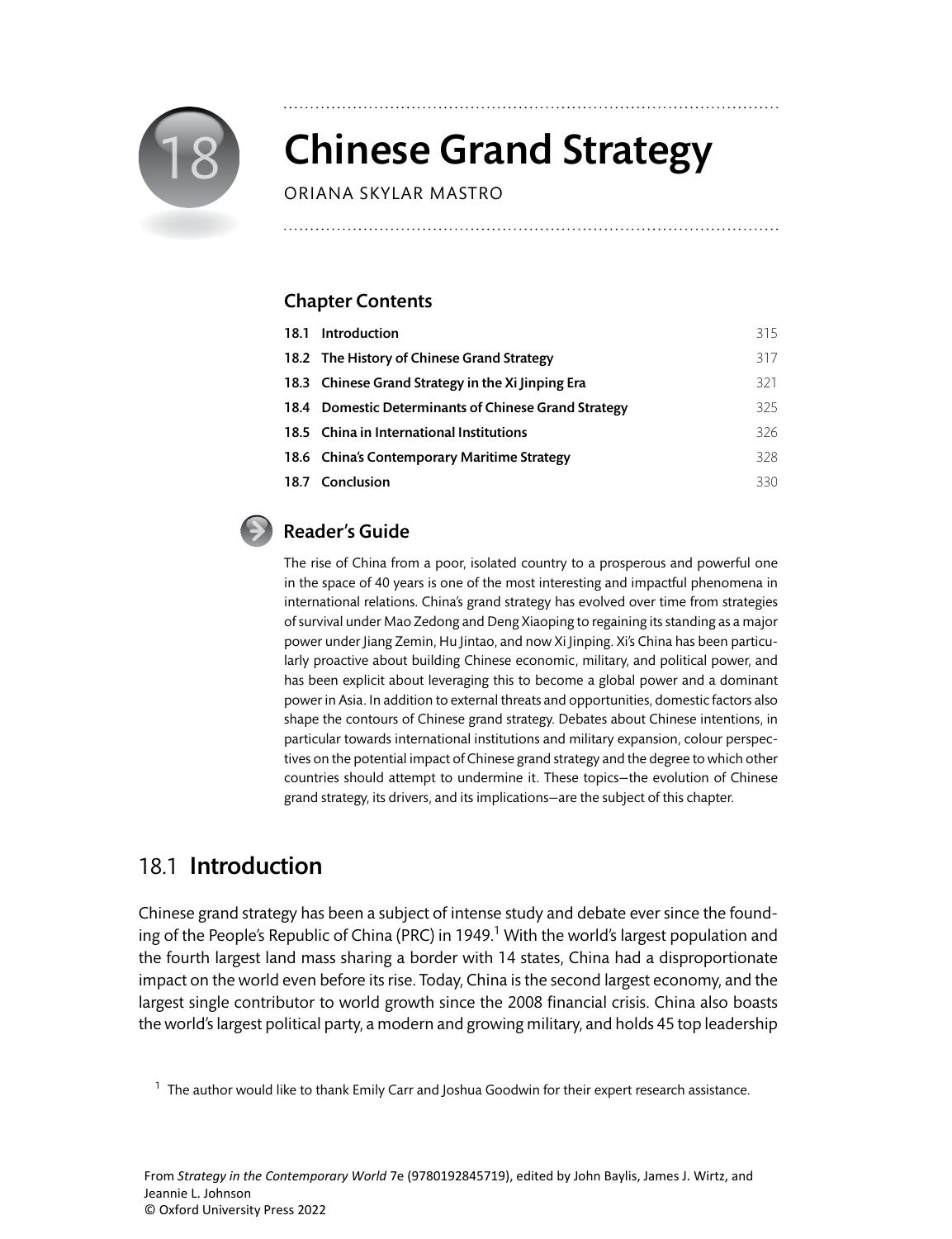#### 316 **MASTRO**

positions in major international institutions. Given its large and growing political, military, and economic clout, scholars and policymakers alike are interested in what China wants and how it plans to achieve its goals—in other words, China's grand strategy.

'Grand strategy' refers to a comprehensive, long-term plan of essential actions by which a country intends to achieve its major objectives (see Box 18.1 for definitions). There is no single official document akin to the United States National Security Strategy that outlines China's grand strategy. China specialists rely on a combination of leadership statements and Chinese foreign policy behaviour to piece together an overarching picture of China's desired role in the world. By analysing the choices China makes, we can also derive key elements of Beijing's objectives and the political, military, and economic means it deems appropriate to pursue those objectives.

The main objective of the Chinese Communist Party (CCP) is to perpetuate CCP rule by consolidating and maintaining authority over mainland China. The CCP has determined that the best way to achieve legitimacy is to deliver on key promises to the Chinese people. Originally, economic growth was the central deliverable, but combating corruption, minimizing inequality, and mitigating environmental damage have become increasingly important to the Chinese public. To maintain domestic social and political stability, Xi Jinping has promised balanced, continued economic development in his China Dream (see Section 18.3). Protecting Chinese 'core interests'—an evolving term China uses to describe the non-negotiable bottom lines of policies such as maintaining its CCP-led political system, and defending its sovereignty and territorial integrity—has always been an important source of CCP legitimacy. Under Xi, China has more resolutely resisted any perceived challenges to these core interests by actively and aggressively consolidating CCP power in Hong Kong, Xinjiang, and Tibet while pushing for more control over areas still in dispute such as Taiwan, the South China Sea, and East China Sea.

Protecting Chinese overseas interests has increasingly become a part of China's grand strategy. Foreign Minister Wang Yi (2016) captured the scope of China's overseas activities, noting that there are 30,000 global Chinese businesses and over 100 million Chinese citizens

## **BOX 18.1** Definitions

### Definitions of Grand Strategy

Scholars of Chinese politics adopt many different definitions of grand strategy. Avery Goldstein posits that it is 'the combination of political-diplomatic, economic, and military means that a state embraces to ensure its vital interests and pursue its goals—at minimum, its survival—in a potentially dangerous world' (Goldstein 2020: 166). A defining feature of grand strategy is 'its broad scope as an overarching vision about a regime's top priorities and how they can be met by drawing on the various policy instruments at its disposal' (Goldstein 2020: 167).

Andrew Scobell and Zhu Feng (2009) highlight grand strategy as a process 'by which a state relates long-term ends to means under the rubric of an overarching and enduring vision to advance the national interest'. Nadège Rolland adds that a country's grand strategy 'reflects the vision that a state has for itself and for its desired position in the international system' (Hart et al. 2017: 5).

Wang Jisi (2011), a leading international relations thinker in China, writes, 'any country's grand strategy must answer at least three questions: What are the nation's core interests? What external forces threaten them? And what can the national leadership do to safeguard them?'